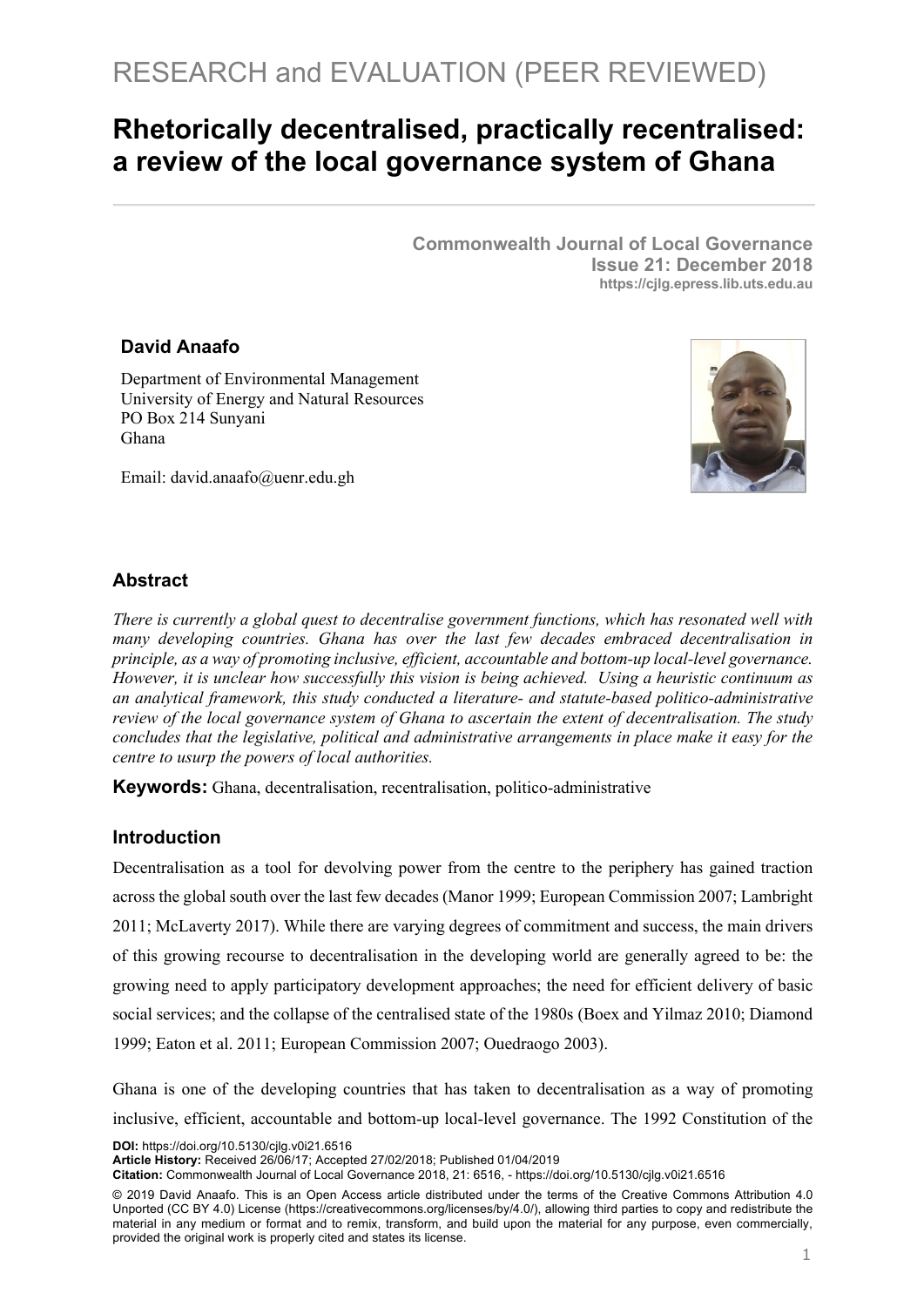Republic of Ghana, the (now superseded) Local Government Act 1993 and its successor the Local Governance Act 2016, together with a variety of other legislation, provide the basis for Ghana's quest to establish a functional local and national governance framework (Ewool 2003; Crawford 2004). Since the inception of the district assembly concept (a system of local governance that seeks to involve stakeholders in decisions on issues that affect them), Ghanaians have embraced metropolitan, municipal and district assemblies (MMDAs) as the local institutions mandated to address their socio-economic and other developmental needs.

The process of decentralisation is not devoid of challenges, however, as political, institutional and general administrative practices exhibit strong tendencies towards recentralisation in many African countries. Over 15 years ago Wunsch (2001) observed that decentralisation reforms in many African countries were stagnating because of the inability of governments to translate reform initiatives into implementation at the local level. He argued that reforms involving planning and capital investment, budgeting and fiscal management, personnel systems and management, and finance and revenue, had stalled due to reluctance on the part of central government actors to relinquish power, and/or the complexity of effective organisational redesign. He concluded that power transferred to local governments was most often recaptured by the centre due to loopholes, deliberately inserted in the decentralisation legislation. These loopholes included: provisions requiring ministry sign-off on budgets and annual plans; poorly trained local staff resulting in poor functioning of local authorities; poorly designed local institutions, militating against effective local decision-making; and the absence of an effective local political process to engender participation and accountability in the local governance process (Eaton et al. 20011; Wunsch 2001). As a remedy, Wunsch suggested cautiously crafted legislation that embraces good practice – although stressing that this could lead to some further reassertion of central control over local authorities (Eaton et al. 2011).

Ghana's decentralisation efforts seem to fit well into this analytical framework. An Afrobarometer (2008) briefing paper on popular opinions on local governance in Ghana found that only 43% of Ghanaians realise that local government authorities are responsible for the statutory tasks specifically assigned to them. The other 57% believe that central government is responsible – including for services as basic as operating a health clinic. The report concludes: *"It appears that popular understandings of local government functions remain steeped in Ghana's traditions of centralized public administration"* (Afrobarometer 2008, p. 3). This misconception is understandable, since a number of practices affecting local government suggest the reassertion of central control over local authorities. Examples are the continued appointment of district chief executives (DCEs) by the president, as opposed to their election; the appointment of 30% of local legislators by the president; issues with recruitment, placement and personnel management; constraints on revenue mobilisation and fiscal autonomy; and controls over development planning and implementation. Ayee (2008) has argued that, although Ghana has a comprehensive local government policy that dates back to 1988, in practice the country still runs as a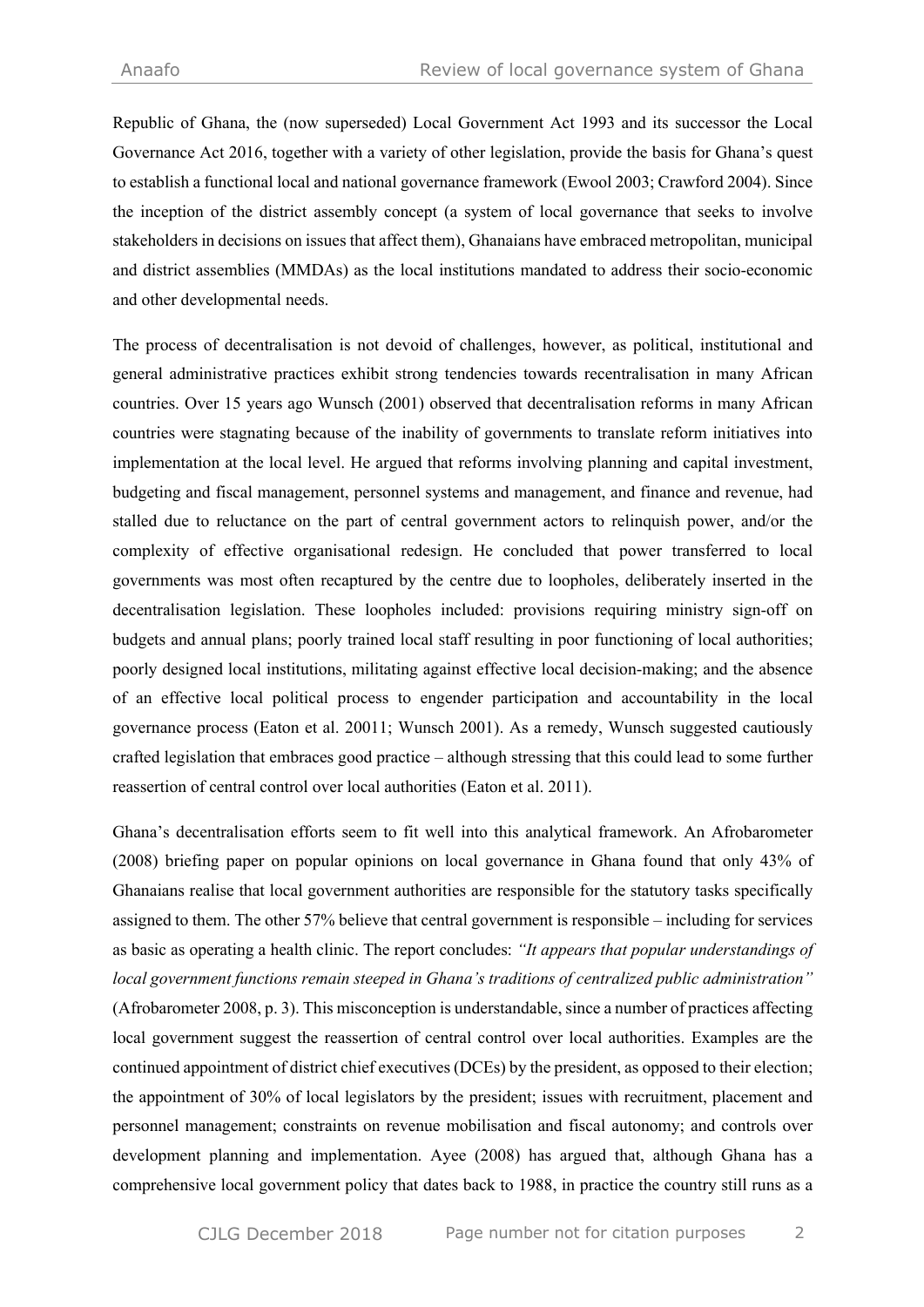highly centralised top-down public administrative political system. He even concludes that, where decentralisation is pursued, this is not as a tool for devolving power and improving socio-economic development, but rather as a means of realising *"political objectives such as the recentralisation of power and legitimacy"* (Ayee 2008, p. 243).

#### **Objectives and structure of the paper**

This paper therefore explores the decentralisation system of Ghana to ascertain whether it is gaining strength, stalling or recentralising, by reviewing a number of legislative and administrative arrangements underpinning local governance in Ghana. Given Ghana's professed desire and enthusiasm to decentralise, however, any outcome of the analysis other than a relatively highly decentralised system will suggest recentralisation, as it will mean that all the reforms undertaken over the years are not achieving their goals. Following the introduction, the paper explains the study's methodology and analytical framework. It then provides an overview of the decentralisation journey of Ghana, beginning from 1988, followed by a theoretical discussion of the concepts of centralisation, decentralisation and recentralisation. The analytical framework is then used to examine the state of decentralisation in Ghana, with this discussion followed by concluding comments.

#### **Study methods and analytical framework**

This study is a politico-administrative review of the decentralisation trajectory of Ghana. The term 'politico-administrative' is used here to refer to the nexus between policy formulation and on-theground implementation mechanisms. The analysis is limited to the progress and state of decentralisation under Ghana's Fourth Republic, which came into existence with the promulgation of the 1992 Republican Constitution. However, as the decentralisation drive started in 1988, four clear years before the return to constitutional democracy in 1992, occasional references are made to developments during that period. The study reviews policy documents, decentralisation reform initiatives, relevant legislation and on-the-ground practices, involving appointments, recruitment, placement and management of local government personnel to examine whether Ghana is making strides in its decentralisation drive – or otherwise.

Analytically, the study uses the heuristic continuum developed by Hutchcroft (2001) based on his analysis of scholarly works on state formation and public administration. This continuum places full centralisation and full decentralisation at opposite extremes, although it is argued that neither of these 'pure' forms exist in the real world. However, it is possible to determine whether the governance system of a country is relatively more centralised or relatively more decentralised.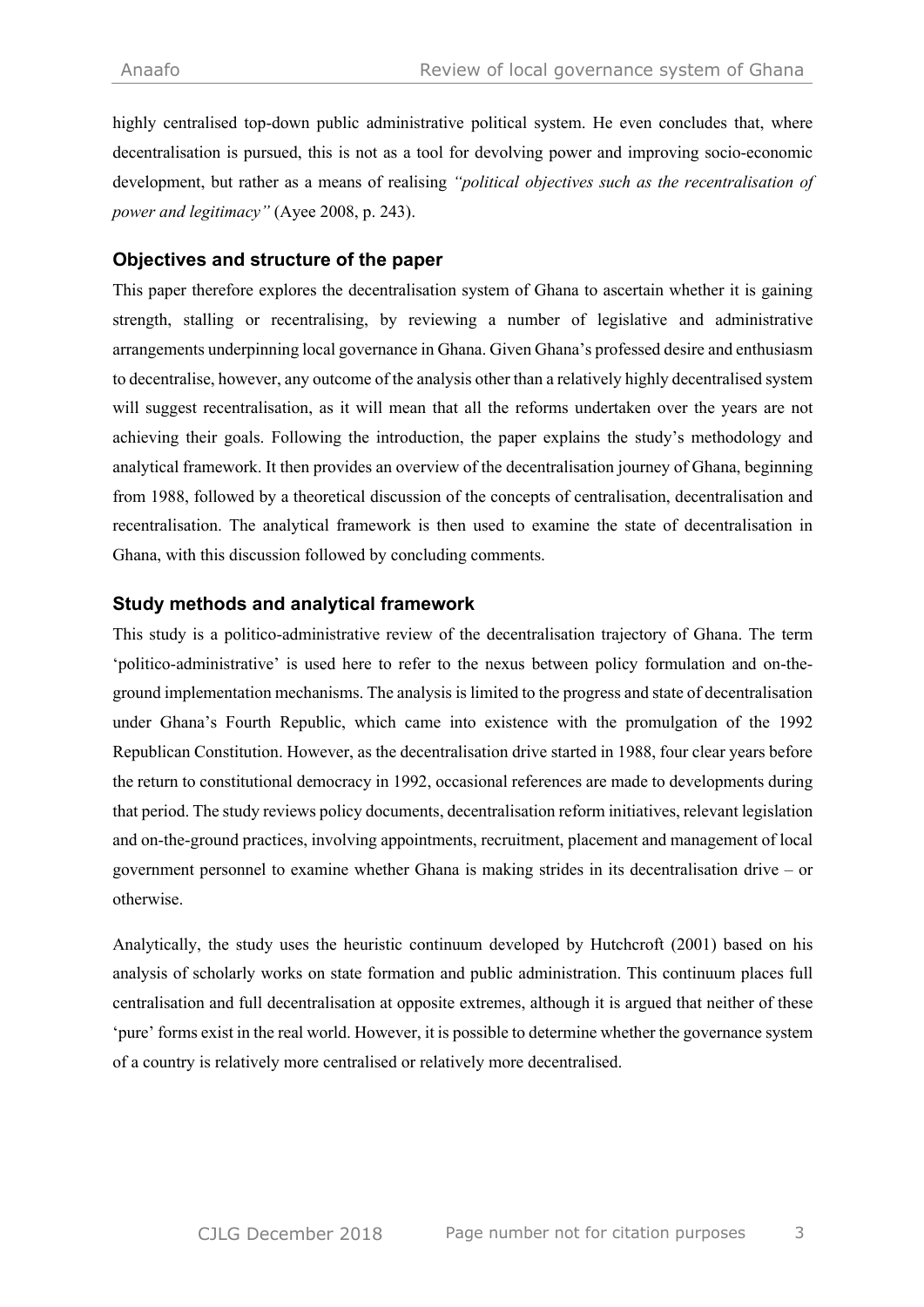Hutchcroft argues that a highly centralised political system will have an extensive combination of the following:

*1) local and regional officials are appointed by the centre; 2) there are few avenues for political participation at the local level; 3) subnational units lack their legislative bodies; 4) there are no local bosses to challenge the authority of the centre; 5) decision-making authority at the capital is concentrated in the executive (or, if there is a national legislature, it has little real say); 6) the legislature (presuming it exists) has been established as part of a parliamentary structure, not a presidential one; 7) a significant proportion of national legislators are appointed by the centre; 8) there is a proportional representation electoral system (and selection of candidates within this system is determined by a national political party); 9) all political parties are national in scope, and capable of enforcing national-level decisions/strategies throughout the country; 10) bureaucracies are well insulated from systems of patronage* (2001, p. 37).

He similarly argues that opposite characteristics will be true in a highly decentralised system.

Alternatively, Boex and Yilmaz (2010) have proposed six variables for assessing the state of decentralisation of governments, which are based on the technical and administrative dimensions of governance. Their framework identifies these variables as: political empowerment and decentralisation; administrative empowerment and decentralisation; fiscal empowerment and decentralisation; central government policy, legislation and institutions; local government institutions, management and administration; and civil society and the private sector. Eaton et al. (2011) have also proposed a range of (four) major variables regarding national and intergovernmental relations as an appropriate framework for the assessment of the effectiveness of different types of local government system. These include: the context and motivations underpinning decentralisation; the stakeholders involved in the decentralisation processes; the stage of reform vis-à-vis the baseline situation; and the roles and motivations of external development partners.

As these propositions do not differ significantly from Hutchcroft's (2001) framework, this study has chosen to use Hutchcroft's analytical framework to examine the local governance system of Ghana. The framework (see Figure 1) shows that it is possible for a country to transition from a highly centralised system of governance to a highly decentralised one – and vice versa. However, most countries operate more gradually, seeking to either decentralise or centralise government functions.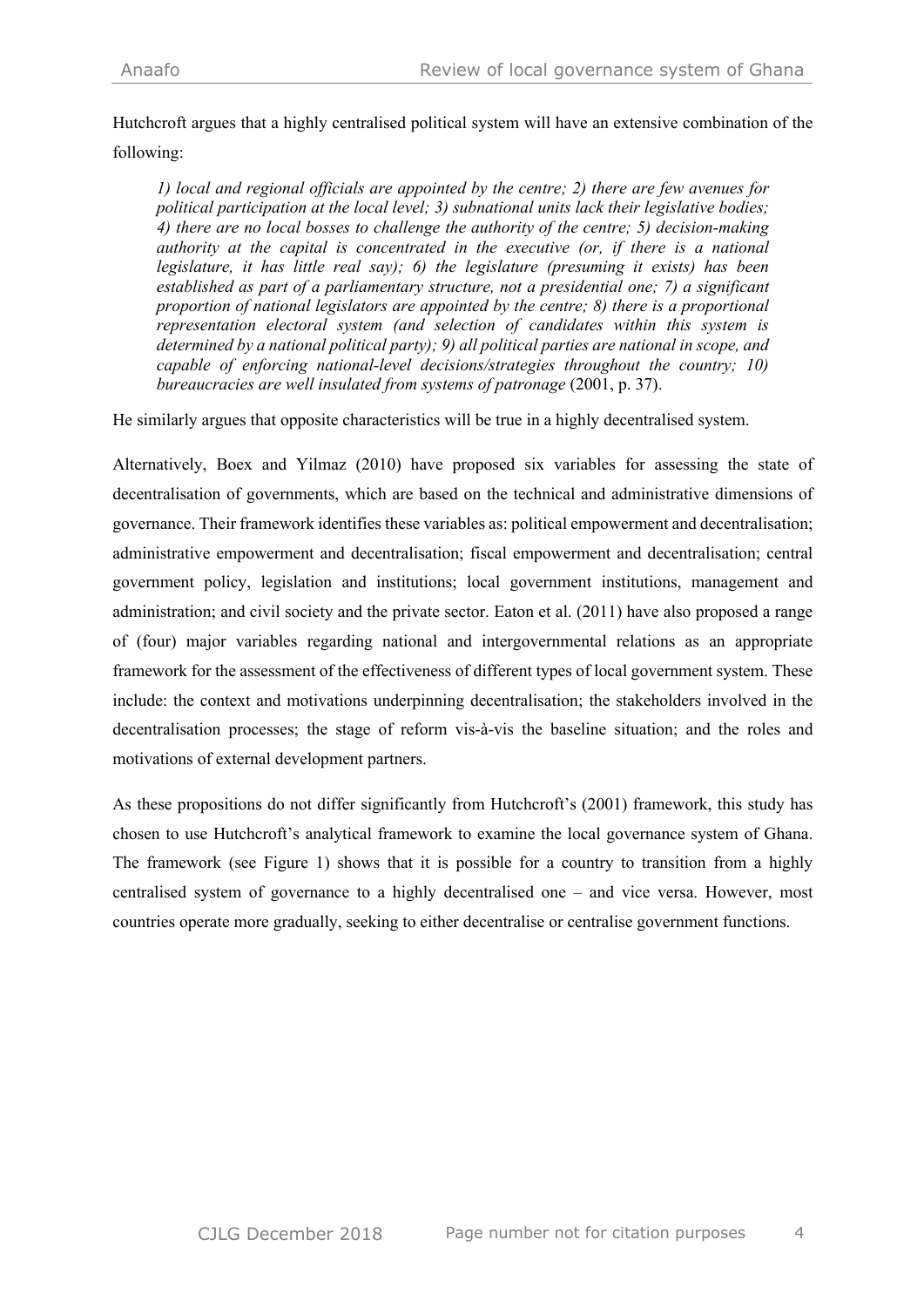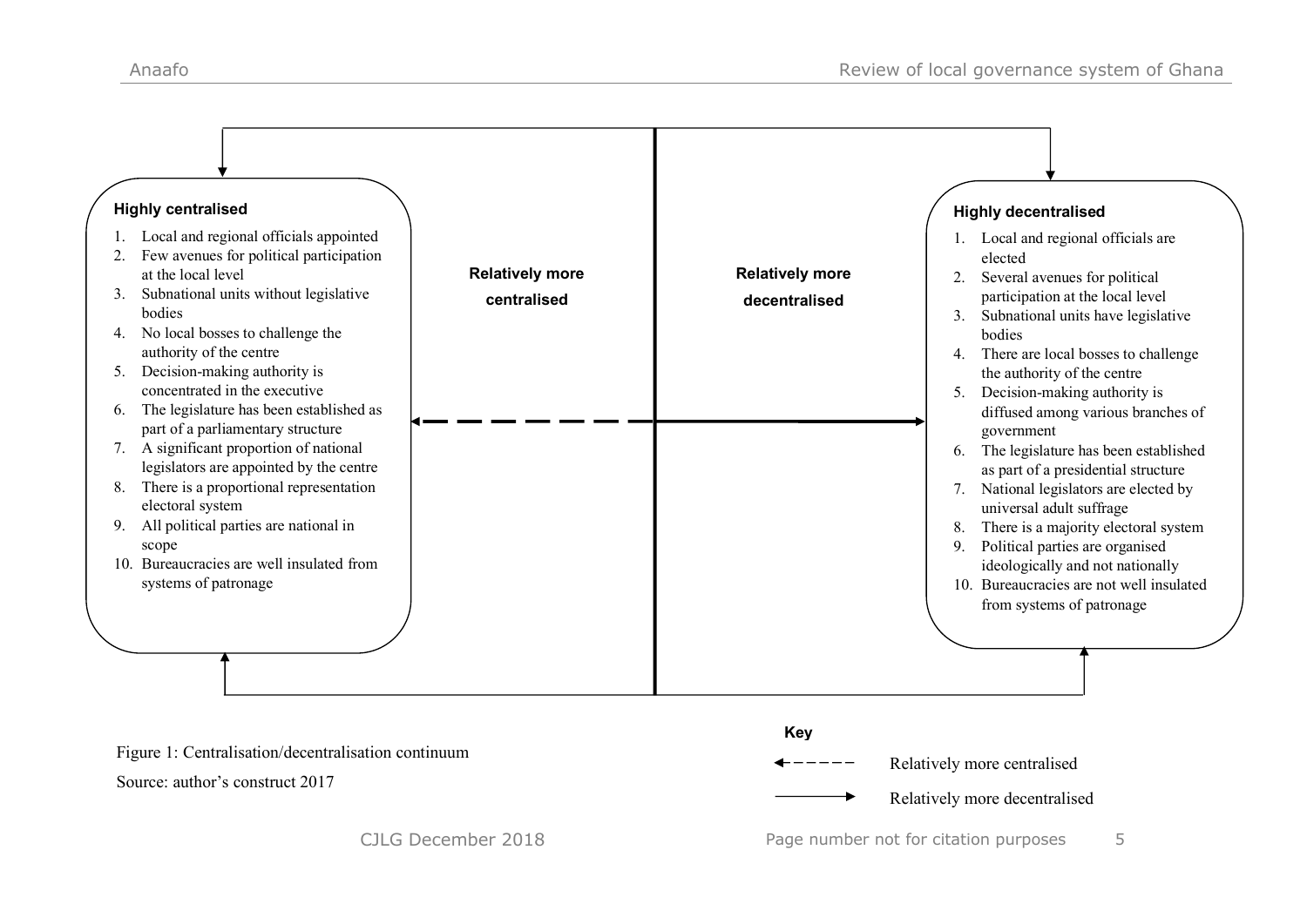This study, however, makes use of only the first five and the tenth variables (six in all) in the framework for the analysis of the Ghanaian system. Variable 6 is not used because Ghana operates a quasiexecutive presidential system of governance and a constitution modelled on that of the United States of America, which seeks to ensure strict separation of powers. As such the legislature is not part of a parliamentary structure. Variable 7 is not used because all legislators gain entry to the parliament of Ghana through elections, as opposed to appointments. Variable 8 is not used because Ghana is a unitary country with a presidential system of governance. Finally, variable 9 is discarded because, although Ghanaian political parties are national in character, the aim, as captured in Article 55 Section 4 of the 1992 Constitution of the Republic of Ghana is to enhance national unity and cohesion as opposed to enabling parties to enforce decisions nationwide. Consequently, these four variables are not used, because their likelihood of significantly affecting centre–periphery relationships is very minimal, if not entirely negligible.

## **The local governance system of Ghana**

Although decentralised local governance in Ghana can be traced back as far as 1878 (Ayee 2000; Dick-Sagoe 2012), the current system began in 1988, with the introduction of the Local Government Law Provisional National Defence Council Law (PNDCL) 207, (Crawford 2004). Initial attempts at decentralisation in Ghana occurred under the colonial regime, with the establishment of 355 native authorities, whose powers revolved around a chief or some local royalty. The native authorities existed basically to help British colonisers in the administration of the country, and their involvement in local government was limited. Subsequently, various legal instruments – the Municipal Ordinance of 1859; another ordinance establishing elected town councils for Accra, Kumasi, Sekondi-Takoradi and Cape Coast in 1943; the Municipal Councils Ordinance of 1953; and the Local Government Act (Act 54 of 1961) – supported decentralised governance during the colonial and immediate post-colonial eras (Ayee 2008). The thrust of decentralisation policy in Ghana as it exists today, however, has been to transfer power, authority, functions, competence and resources from the centre to the periphery, as a way of promoting popular participation and consultation in local governance processes (Ahwoi, 2010).

The implementation of PNDCL 207 led to an initial increase in the number of districts from 65 to 110 (and later to 216) within the country's ten politico-administrative regions. The decentralisation drive then received constitutional legitimacy in 1992 with the promulgation of the 1992 Constitution, which mandated successive governments to ensure that Ghana remained a truly decentralised country. This approach was consolidated by various subsequent Acts, including: the Local Government Act 1993 (Act 462); the District Assemblies' Common Fund Act 1993 (Act 455); the Civil Service Law 1993; PNDCL 327; the National Development Planning (Systems) Act 1994 (Act 480); the Local Government Service Act 2003, (Act 656); the Institute of Local Government Studies Act 2003, (Act 647); and the Local Governance Act 2016 (Act 936) (Ahwoi 2010; Goel 2010; Dick-Sagoe 2012).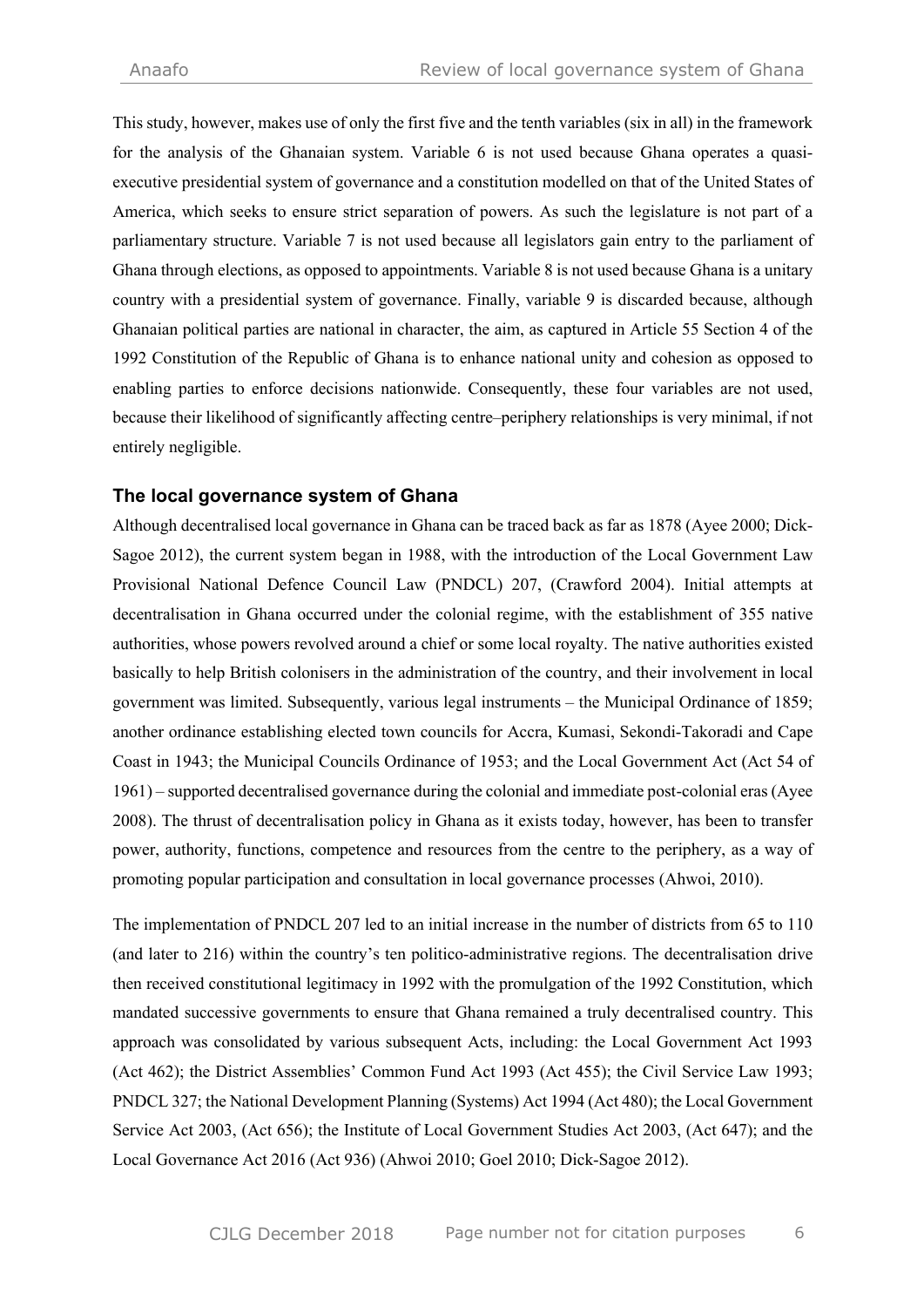In principle, the decentralisation system of Ghana is characterised by the following: re-demarcation of various districts into smaller and more manageable local government units; non-partisan local government bodies; district assemblies mandated to perform legislative, administrative, development planning, service delivery, budgeting and rating functions; removal of obstacles to grassroots participation in the local governance processes; 30% of district assembly members appointed by the president in consultation with traditional rulers; a system of decentralised planning; and resource- and revenue-sharing between central and local governments (Government of Ghana 2016).

The country is divided into ten administrative regions, containing 216 MMDAs. These MMDAs are further sub-divided into 1,306 urban, zonal, town and area councils and 16,000 unit committees. Each of the ten regions is headed by a regional minister, appointed by the president and endorsed by parliament. The MMDAs are headed by DCEs, again appointed by the president but subject to a twothirds majority approval vote among members of the district assembly – the highest decision-making body at the local level.

According to Chireh (2009), Ghana's decentralisation system is underpinned by the following pillars:

- devolution of central government functions and authority to subnational government bodies;
- fusion of decentralised governmental departments and agencies at the subnational level into an integrated administrative system;
- reorganisation and restructuring of responsibilities, with greater implementation responsibilities resting on local government units; and
- active participation of various segments of the local population in local decision-making and implementation processes.

If Chireh's description is correct, it implies that Ghana is making significant efforts to deepen local governance: through devolving functions, ensuring that MMDAs have oversight responsibility over all decentralised governmental bodies, and providing opportunities for participatory governance at the grassroots level. Practically, however, there are various impediments to these processes, which are the subject of this research.

# **Defining centralisation, decentralisation and recentralisation**

Governance can be simply understood as the organisation of human activities in space and time. From a historical perspective, however, it can be argued that the sole purpose of this has often been to make communities and the people residing therein governable and/or manipulable (Scott 1998). Centralisation, decentralisation and recentralisation are concepts used by governments in different ways to organise nation states and make them governable. Centralisation is defined by Besley and Coate (2003) as a system of governance whereby decisions over government expenditure are centrally made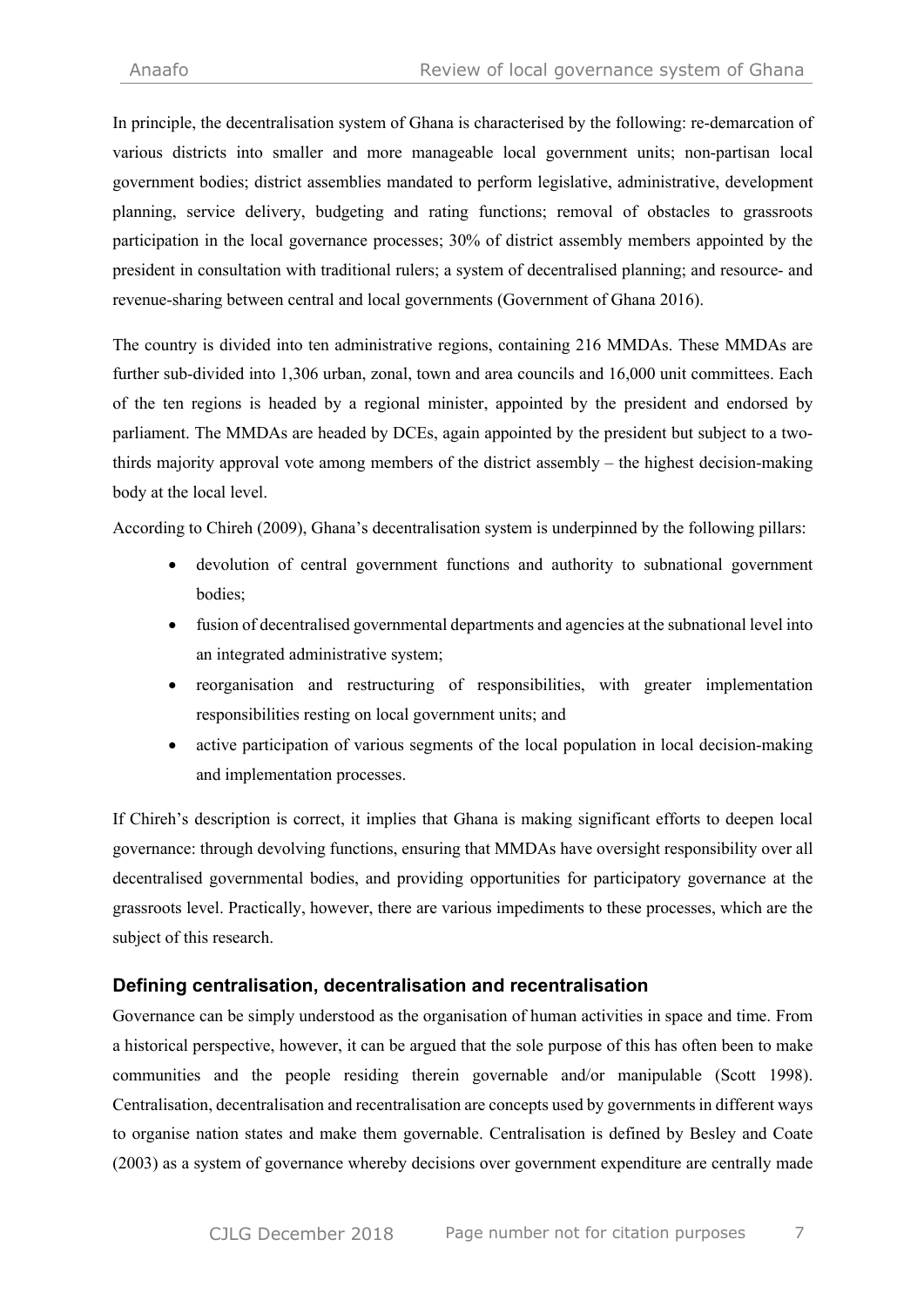and financed from general revenues. It has long been argued that the modern state is an embodiment of administrative centralisation because *"political relations radiate to and from a center, to cover a ... territorially demarcated area over which it exercises ... some degree of authoritative, binding rule making, backed up by some organised physical force."* (Mann 1993, p. 55). One way to achieve centralisation is through a system of prefectoralism: a governance system whereby the country is divided into various units, headed by prefects, who are expected to represent the central government, and who supervise all local-level actors (Hutchcroft 2001).

Within the African context, Wunsch and Olowu (1990) and Gennaioli and Rainer (2007) have argued that most African countries are centrally governed, with a resulting lack of accountability, poor supervision and inadequate participation by the ordinary people in the governance processes. They emphasise that this ruler/ruled relationship also stifles dissenting views, resulting in flawed policy processes and errors of judgement in the overall governance processes. Whether this assessment is true of Ghana is subject to debate.

Decentralisation, by contrast, can be defined as *"any act in which a central government formally cedes powers to actors and institutions at lower levels in a political-administrative and territorial hierarchy"*  (Ribot 2001, p. v). Three main forms of decentralisation are identified in the literature. According to Manor (1999) they are 1) deconcentration or administrative decentralisation, 2) fiscal decentralisation, and 3) political decentralisation, also sometimes termed democratic decentralisation or devolution. It is further suggested (Manor, 1999) that while it is possible for each of these forms of decentralisation to exist in isolation, it is equally possible to have a combination, or all three working together, within a given system. In deconcentration or administrative decentralisation, local branches of central government bodies are created to perform assigned tasks, but local officials remain accountable to their respective central ministries. Fiscal decentralisation, by contrast, entails the transfer of fiscal resources, revenue-generating powers and authority over budgets to local-level officials (who may be elected or appointed). Finally, devolution, the third and most complete form of decentralisation, entails the transfer of functions, powers and resources to independent and democratically elected subnational bodies (Manor 1999; Crawford 2004). This paper is particularly concerned with administrative decentralisation/deconcentration and political/democratic decentralisation/devolution, although occasional references are made to fiscal decentralisation.

Recentralisation has not been succinctly defined in the literature. In this study, however, it is perceived as a process whereby supposedly decentralised governmental structures are, covertly and/or overtly, recaptured by the centre through processes such as central government directives and administrative *fiats*. It is a process which deprives local-level actors of any initiative, by ensuring that they serve the interest of the centre as opposed to that of the local area. The result is that central government retains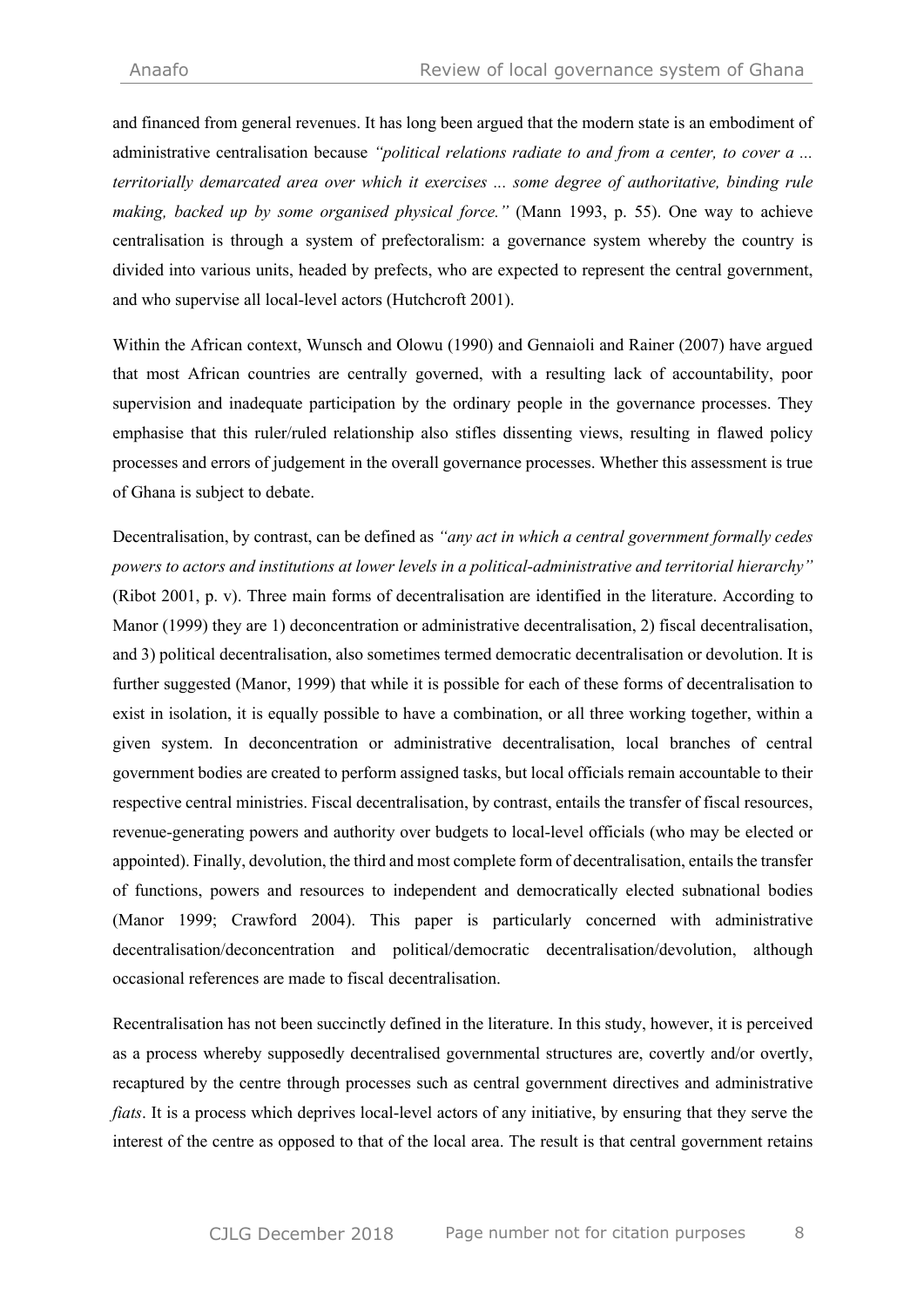control over local affairs by appointing government functionaries, requisitioning fiscal resources and controlling the staff base of local government bodies.

## **Current state of decentralisation in Ghana**

Ghana's laws seek to establish a system of local governance. The key objectives of decentralisation, as contained in the 1992 Constitution of Ghana are: democratic participatory governance; effective and efficient service delivery; and rapid socio-economic development. These objectives were to be achieved through a combination of mechanisms: a political process of creating regional coordinating councils (RCCs), MMDAs and sub-district structures; an administrative process of transferring staff from central government ministries to local governments; fiscal decentralisation; decentralised planning, whereby MMDAs become planning authorities; and the decentralised management of public–private partnerships.

Some 25 years after the Constitution's promulgation, it has become imperative to examine the extent to which the country is making progress – or otherwise – on the decentralisation journey. This paper therefore now discusses Ghana's current position, taking in turn the six relevant variables of Hutchcroft (2001).

## *To what extent are local and regional officials appointed or elected?*

Of particular interest to this research is the method by which ministers and DCEs obtain their positions. Regional ministers are appointed by the president and approved by parliament. The effect of this is that their loyalty is first and foremost to the president, who has the power to replace them without explanation. DCEs, on the other hand, although also appointed by the president, must be approved by a two-thirds majority of the members forming their district assembly (the local legislature), present and voting. Interestingly, however, 30% of these members are also appointed by the president, which some critics assert is to ensure that his nominees attain the minimum votes required for their confirmation as DCEs. Despite some criticism, this provision was retained in the Local Governance Act 2016. DCE appointments help central government realise its political objectives at the local level, as its representatives work based on orders and directives from the centre as opposed to focusing on local initiatives.

Beyond these two key officials, another important centralising influence is the fact that the staff of the various decentralised bodies are actually employees of central government. Their recruitment, posting, promotion, transfer and disciplining are determined by the local government service secretariat, a central government level public institution with the mandate to secure effective administration and management of the decentralised local government system in the country. The local government service secretariat is a creation of the Local Government Service Act 2003, whose head is, again, a presidential appointee. Basic functions such as organisational and job analysis, management audits, personnel needs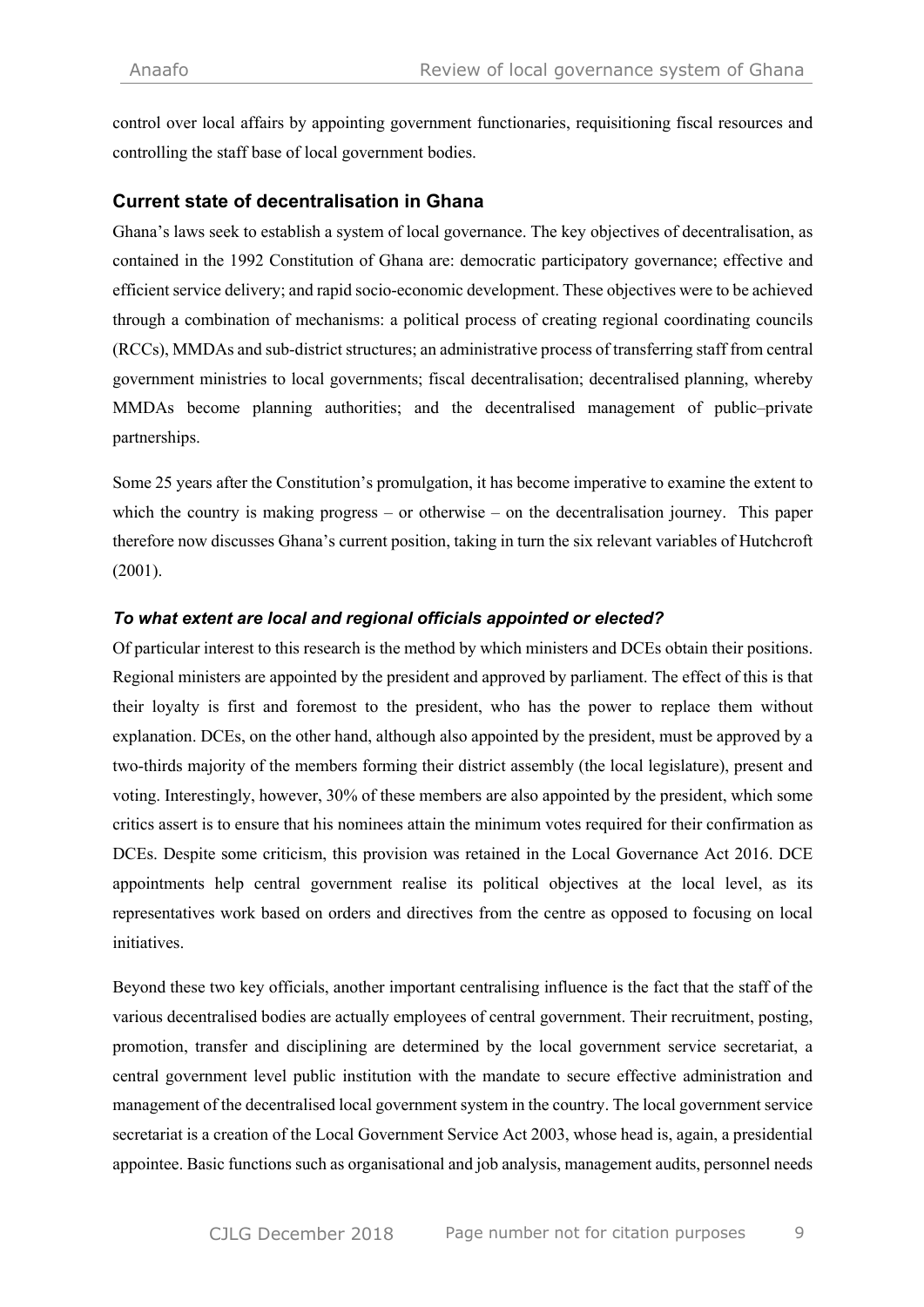assessment and the development of personnel plans, professional standards and guidelines for different categories of staff – which should ordinarily be performed by MMDAs – are instead performed by the secretariat, a clear usurpation of the powers of MMDAs.

Again, the governing body of the local government service is made up entirely of central government functionaries, namely a representative from each of the ministries responsible for local government, education, and health, all of whom should not be below the rank of a director. Other members include: the director general of the National Development Planning Commission (NDPC) or his/her representative; the head of the local government service; the administrator of the District Assemblies' Common Fund or his/her representative; a representative of the local government workers, nominated by the workers; the director of the Institute of Local Government Studies or his/her representative; a representative of the National House of Chiefs; two representatives of civil society organisations with considerable knowledge of local government and decentralisation matters, nominated by the minister of local government; and two women with considerable knowledge of local government and decentralisation matters, also nominated by the minister. This means that the entire membership of the local government service governing council, is appointed by the president (Government of Ghana 2016).

This current system is, however, at variance with that envisaged by most Ghanaians. A report by the African Peer Review Mechanism (2005) established, for instance, that most Ghanaians would prefer to have elected as opposed to appointed DCEs. This claim was corroborated quite recently by the government's own Constitution Review Commission, which established that an overwhelming majority of Ghanaians favoured a system of local government whereby DCEs are elected rather than appointed (Government of Ghana 2012).

However, successive governments have preferred to appoint rather than elect DCEs because it gives them some hold over local affairs. Beyond the appointment of DCEs and regional ministers, other provisions such as the appointment of 30% of the members of district assemblies and national control over the audit of local governments further deprive MMDAs of initiative and autonomy. The authors of this paper argue, however, with many other academics, that a functional local government system would more appropriately be given a *"clear mandate, architecture, functions, and considerable discretion over the use of its funds and implementation"* of initiatives (Ferrazzi 2006, p. 4).

There is a clear tension in Ghana's structures. While the 1992 Constitution, the Local Government Act 1993, and the Local Governance Act 2016 all support the creation of autonomous local government bodies, governments have managed to subvert this process, mostly by relying on the muted language (e.g. phrases such as 'as far as practicable') in which various sections of the legislation are couched (Ferrazzi 2006). Crawford (2004, p. 18) also observes that the appointment of DCEs is inconsistent with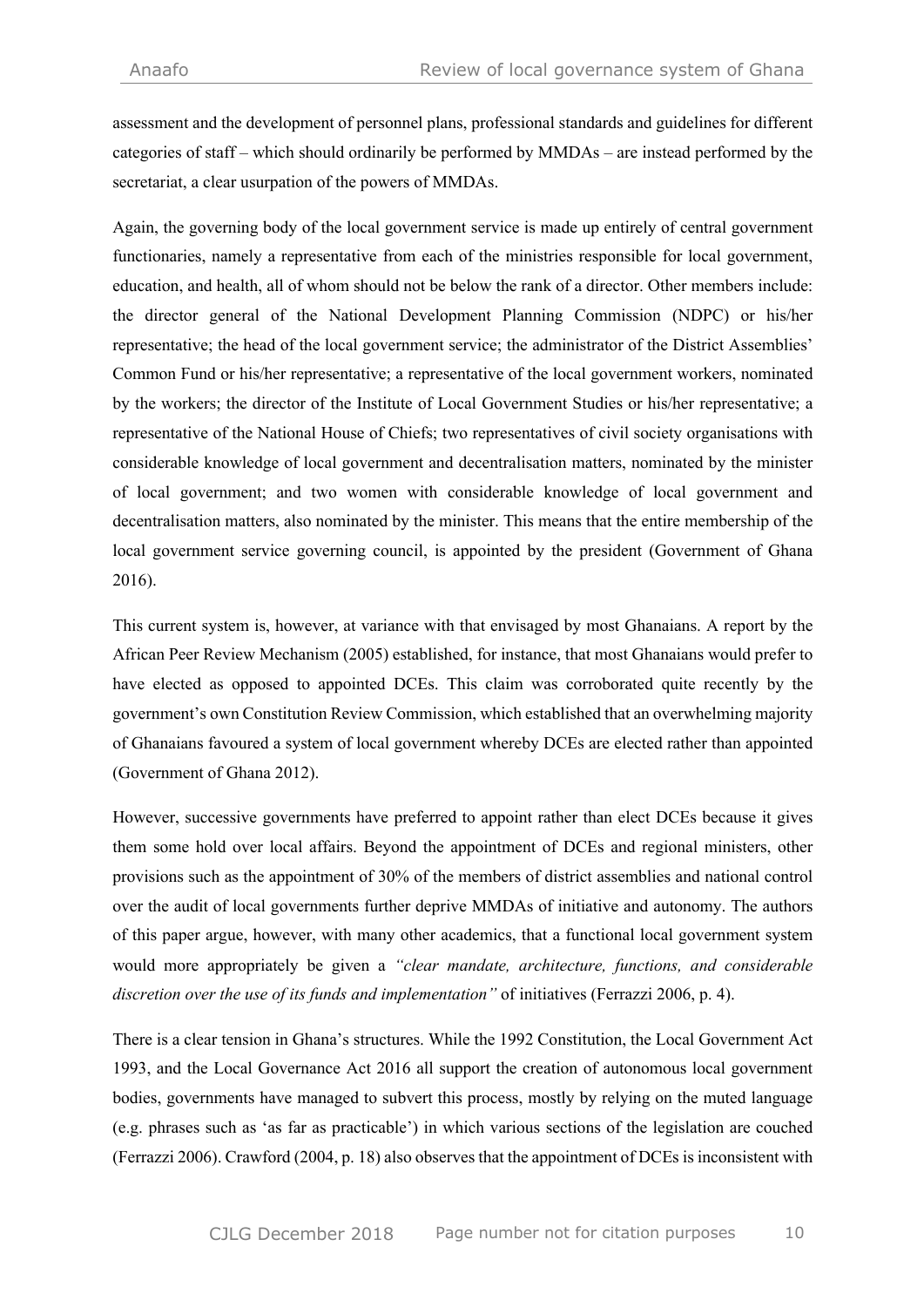democratic practices, because it encourages *"upward accountability to central government rather than downward accountability to the local electorate".*

# *To what extent are there local avenues for participation in the local governance process?*

Constitutionally, Ghana's system of decentralisation does support popular participation in local governance. Article 240 (e) of the 1992 Constitution of Ghana states that *"to ensure the accountability of local government authorities, people in particular local government areas shall, as far as practicable, be afforded the opportunity to participate effectively in their governance"* (Republic of Ghana 1992, p. 139). Section 40 of the Local Governance Act 2016 also mandates MMDAs to create appropriate avenues for residents and other stakeholders to effectively participate in their affairs. They are expected to achieve this using ICT, town hall meetings, budget preparation and validation meetings; announcements on noticeboards; and site visits. It must, however, be noted that participation is a broad concept which can take various forms. These have been summarised to include information-sharing, consultation, service access, input to programmes, election, representation, association and collaboration (Institute of Local Government Studies and Friedrich Ebert Stiftung 2010).

In seeking to actualise the legal requirements, a number of rounds of local government elections have been held since 1988: in 1988/89, 1994, 1998, 2002, 2006 (Agomor and Obayashi 2008), 2010 and 2015. However, voter turnout has been very low compared to presidential elections. For example, turnout in the 2002 local government elections was 32.8%, while turnout for the 2004 presidential and parliamentary elections was 81.5% (Ayee 2008). It may be that turnout in local-level elections remains low because of the relatively weak nature of local governments in Ghana and lingering doubts about the impact of electorate votes on the performance of the system. It is plausible to argue that voters show little interest in local government elections because they are not genuine electoral contests, and because the most powerful positions remain appointive.

The issue of participation in local government in Ghana is also highlighted in the area of development planning. The National Development Planning (Systems) Act 1994 (Act 480) governs decentralised planning in Ghana. This is structured to comprise district planning authorities, RCCs, and sector agencies, departments and ministries – at the local, regional and national levels respectively – with the NDPC playing a supervisory role (Ayee 2008; Cobbinah and Korah 2016). It is further suggested (Ayee 2008) that important features of the decentralised planning system include the requirement of public hearings for district, sub-district and local development plans; the preparation of sub-district plans and the definition of planning areas; and the creation of joint planning areas and special development areas. Despite these provisions, however, Boamah et al. (2012) and Nunbogu (2014) report that planning in Ghana is still highly centralised and nationally oriented and does not provide adequate opportunities for community development and engagement. There is also a general lack of interest by the public in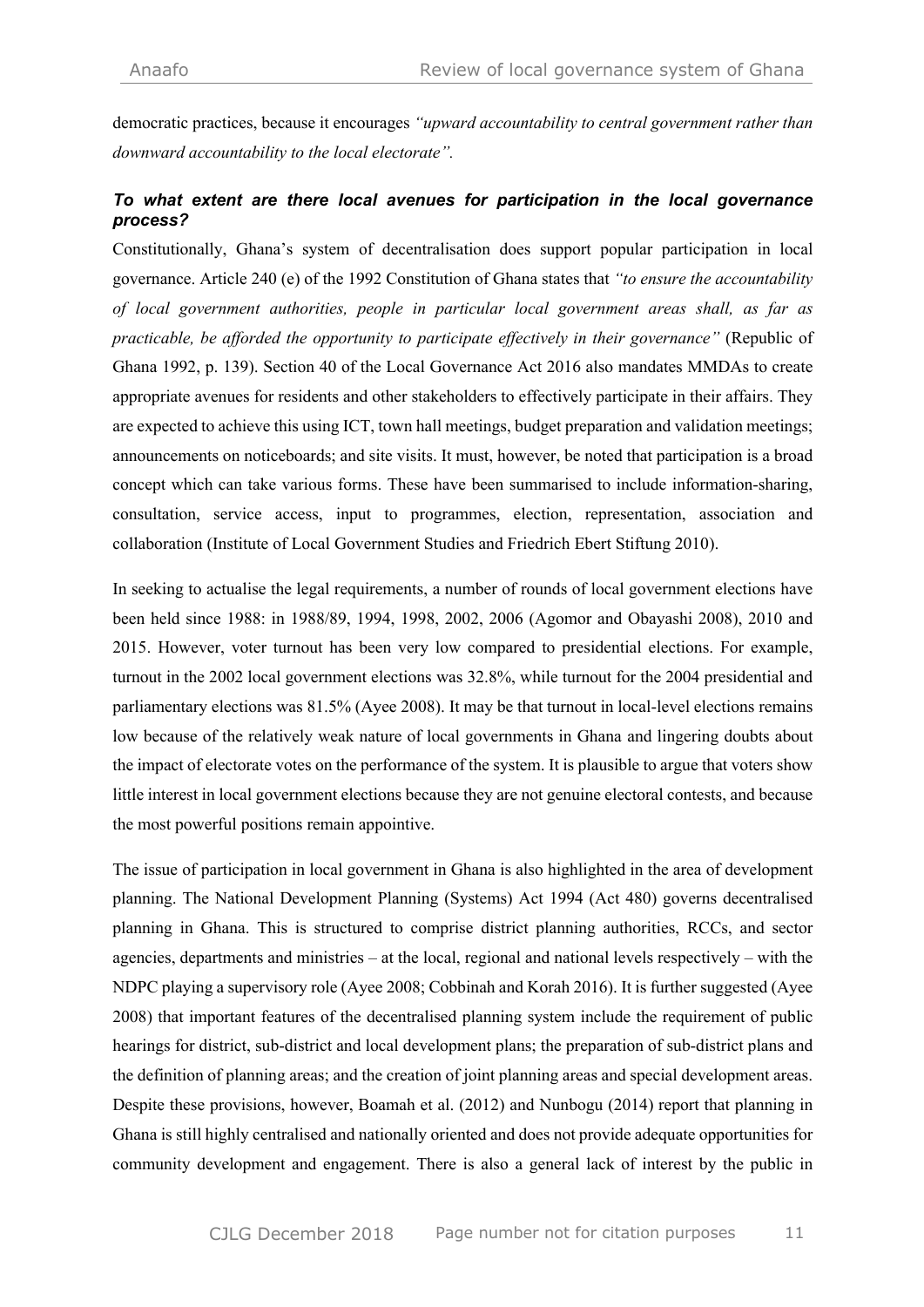planning processes, and the requirement for public hearings is not adhered to by local authorities. In instances where hearings have been held at all, there has been little debate on the issues (Ayee 2008). Participation of civil society organisations in local governance processes has not been any better.

Alongside the seeming lack of interest in public hearings by local governments, another problem is how they are conducted. They are susceptible to control and micro-management from the NDPC at the centre, since Section 88, sub-section 5 of the Local Governance Act 2016 stipulates that *"the Commission may, by legislative instrument, prescribe the manner in which the public hearing shall be conducted".* The broad wording of this power means that the participatory processes contained in various legislative and policy documents are equally subject to capture by the centre.

Again, while local plans do need to be approved by local legislators, the 2016 Act endorses earlier laws by vesting powers of approval in the NDPC. It is the responsibility of the NDPC, under Section 86, subsection 3 (a) and (b) of the Act, to *"determine the compatibility of district development plans with national development objectives"* and where approved incorporate such plans into the national development plan. Sub-section 4 enjoins MMDAs not to alter approved district development plans without the prior approval of the NDPC. This implies that, although MMDAs are nominally planning authorities, their authority is recognisable only to the extent that their actions conform to the dictates of the NDPC.

# *How independent are local legislatures?*

Politically, the main power-brokers at the district level are the DCEs, the local member(s) of parliament (MP), the presiding member of the local legislature and the district assembly members (elected and appointed). These various actors wield executive, legislative and deliberative powers. Article 241 (3) of the Constitution states that *"subject to this Constitution, a District Assembly shall be the highest political authority in the district, and shall have deliberative, legislative and executive powers"* (Republic of Ghana 1992, p. 140).

As discussed above, the DCE is appointed by the president and approved by two-thirds of the district assembly members present and voting. The DCE wields political, executive and administrative powers, and in many functions represents central government in the district: presiding over executive committee and tender committee meetings; supervising decentralised departments of the district assembly; and leading the administrative and executive functions of the district assembly (Institute of Local Government Studies and Friedrich Ebert Stiftung 2010; Government of Ghana 2016).

The local legislature is presided over by a presiding member, who must be a district assembly member, but who is voted in by other assembly members and must obtain two-thirds of the votes cast. Presiding members are elected for a period of two years, and are eligible for re-election. Presiding members chair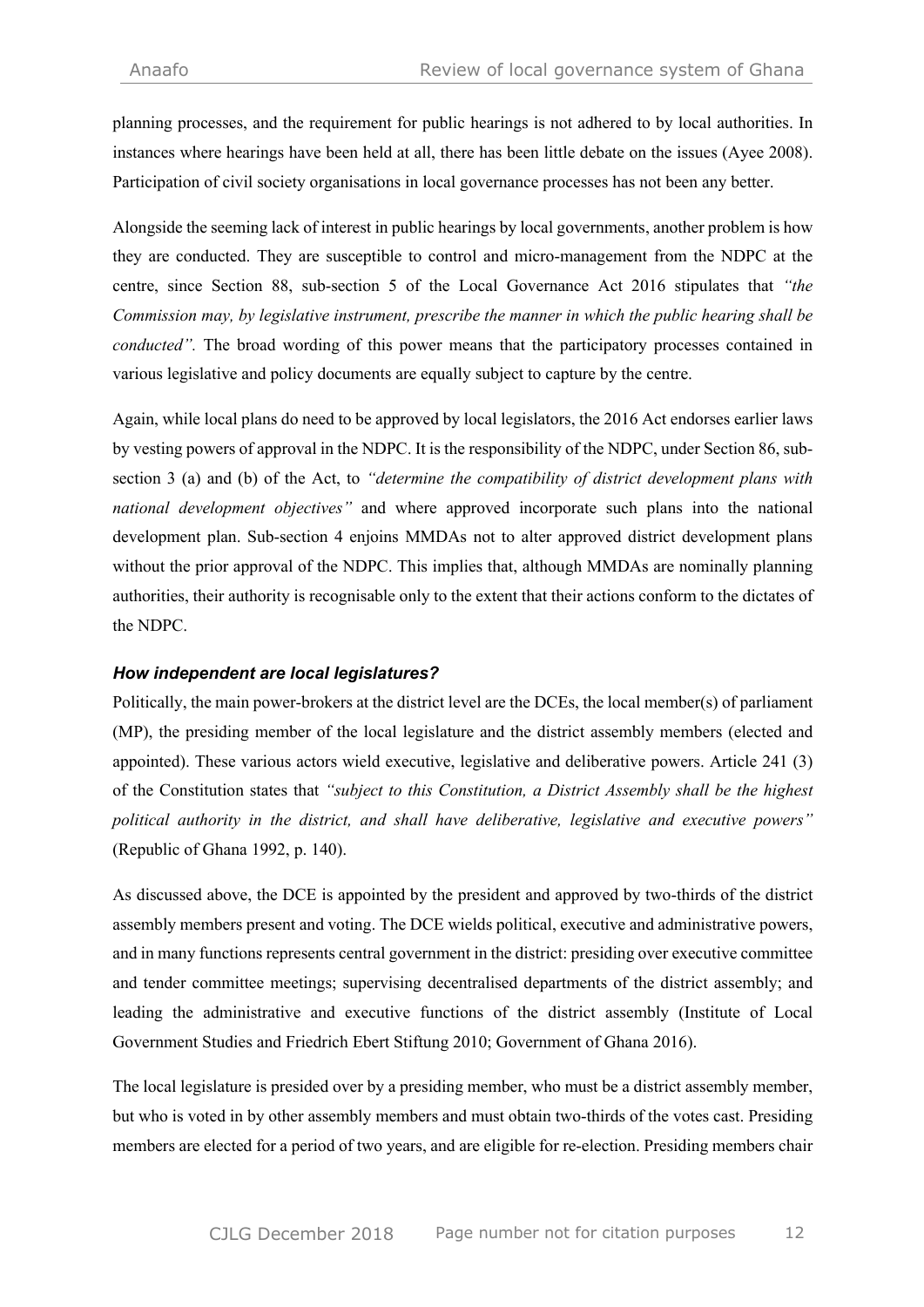and run general assembly meetings, have voting rights, chair the statutory public relations and complaints committee and also chair credit approval committee meetings (Government of Ghana 2016).

MPs represent the constituency and/or constituencies which are coterminous with their district in the national legislature. They are elected through universal adult suffrage from multi-party lists. They usually serve for a period of four years and may stand for re-election. MPs' functions include guiding the general assembly on new legislation; identifying local problems and advocating for their resolution in parliament; briefing the local assembly about proceedings of the national legislature; and providing feedback to their electorate on programmes/projects being implemented (Institute of Local Government and Friedrich Ebert Stiftung 2010).

Assembly members are at the centre of the decentralisation process of Ghana. They are the link between the district assembly and the various communities or electoral areas that make up the district. They are elected or appointed for a term of four years, and are eligible for re-election/appointment. Assembly members are expected to participate actively in committee meetings of the assembly; disseminate government policies and programmes to the electorate; consult the electorate on major policy issues; and articulate the views, concerns and interests of their electorate at assembly meetings (Government of Ghana 2016).

Of interest to this research is the extent to which the local legislatures (district assemblies) are independent of central government manipulation and directives. It is suggested that the constitutional provisions which empower the president to appoint both district chief executives and 30% of district assembly members are a sure-fire recipe for central government interference in, and control of local legislatures. These arrangements enable central government to push its agenda on local legislatures through subtle manoeuvring by the appointed district chief executives and assembly members. Ferrazzi (2006) even argues that by these arrangements the Constitution conceptualises the functions of local governments as emanating from central government – as opposed to from the local governments as the case should be.

Crawford (2004) chastises the local system of Ghana, arguing that the retention of presidential appointments and non-party-political local elections compromise essential democratic elements. He points out that the district assembly committee system is so organised that all sub-committees report to the assembly through the executive committee – which is chaired by the appointed district chief executive. The presiding member of the district assembly and the local MP(s) are not members. Crawford also points out that while this may be seen as furthering the principle of separation of powers at the local level, the effect is to vest power in an appointed representative of the central government to the detriment of elected leaders. On this point, Ayee (2000) is of the view that, both practically and legally, the presiding member and the MP do not represent any effective counterbalance to the dominance of the district chief executives.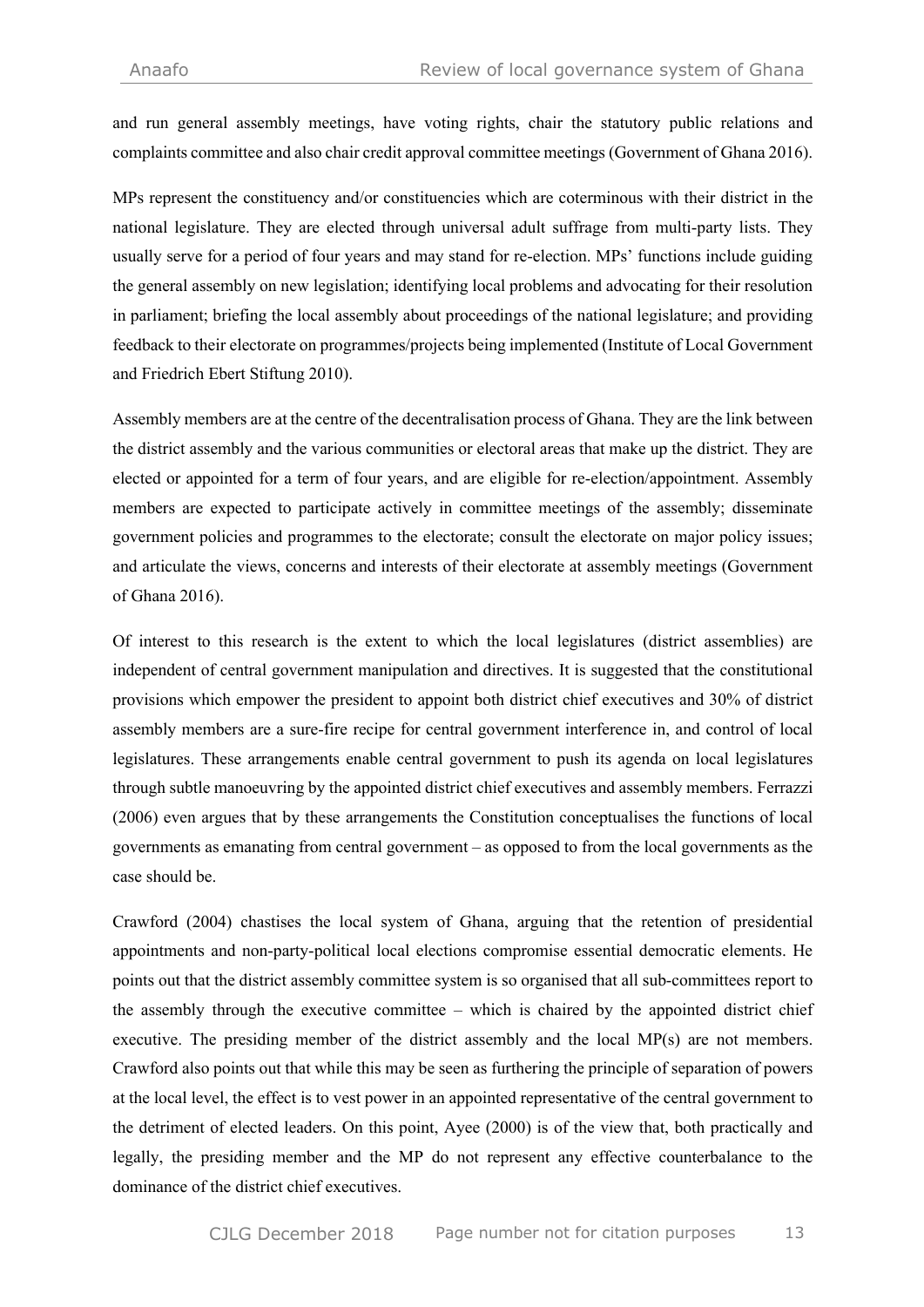The dominant influence of central government over local legislatures is further amplified by Section 6, sub-section 3 of the Local Governance Act 2016. This provision requires the president to appoint an interim management committee to oversee the functions of MMDAs whenever the Electoral Commission is unable to conduct district-level elections. Given that the Electoral Commission had to indefinitely postpone district-level elections in 2014 solely because of funding constraints, there is no guarantee that such scenarios may not be repeated in the future, and could serve as a convenient mechanism for the centre to usurp the powers of local governments. It would even be possible, in a 'worst case' scenario, for the centre to artificially create such a need.

## *Are local bosses capable of challenging the authority of the centre?*

Turning to the fourth variable in Hutchcroft's (2001) analytical framework, in Ghana a number of constitutional provisions make it impossible for local bosses to challenge the authority of the centre. In terms of the theoretical powers and functions of the district assemblies – and for that matter the district chief executives – Section 12, sub-section 1(c) of the 2016 Act requires the district assembly to *"provide guidance, give direction to and supervise other administrative authorities in the district as may be prescribed by law".* Similarly, Section 21, sub-section 1(e) requires the executive committee to *"make recommendations on stated grounds to the appropriate Ministry, Department or Agency, for the appointment and replacement of officers for departments outside the control of the District Assembly where it is considered expedient to do so".* These wide-ranging powers are further affirmed by Section 20, sub-section 2(c), which states that the district chief executive shall *"be responsible for the supervision of the departments of the Assembly".*

While power is concentrated in the district chief executives, the president has the power to override them, cause their removal from office or use other discretionary powers to render them powerless; implying a reconcentration of powers in the presidency. Also there are constitutional provisions that make it possible for the president to recapture or usurp these powers. Section 36 of the 2016 Act gives the president the power to cause the performance of any function of a district assembly to be investigated. Section 37, sub-section 1 goes further, stating:

*The President may declare a District Assembly to be in default of its functions by Executive Instrument if it is in the public interest to do so and may by the same or another Executive Instrument* a*) direct the District Assembly on how to perform any of its functions within the time specified in the Executive Instrument; or b) transfer to a person or body the performance of any of the functions of the District Assembly in default specified in the Executive Instrument.*

In a similarly arbitrary fashion Section 37, sub-section 2 states that: *"the President may by the same or another instrument, dissolve or suspend the District Assembly for not more than one year or prohibit that District Assembly from the performance of certain functions specified in the Executive Instrument for not more than one year.*" Interestingly, the powers bestowed on the president can be invoked at any time without any consultations whatsoever. This could result in the usurpation of the functions of district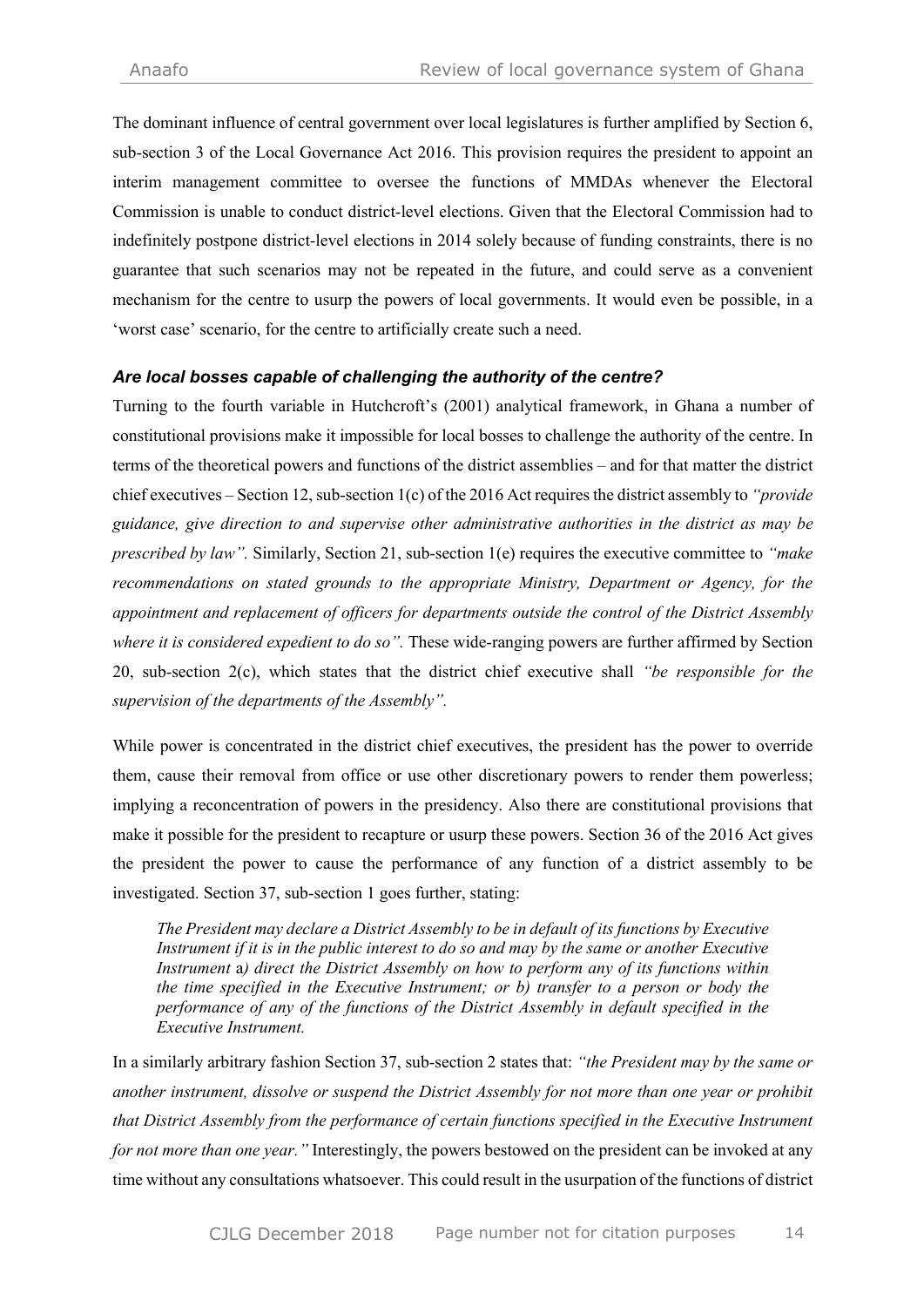assemblies by an over-zealous president for personal or political interests, particularly in a politically charged environment like Ghana.

Nor is it only political power that has been concentrated at the centre. Development planning has also been centralised, and MMDAs can only plan based on the whims of central governmental bodies. Section 86, sub-section 1 of the 2016 Act states that *"the* [National Development Planning] *Commission shall prescribe the format of district development plans".* Sub-section 2 stipulates that *"each proposed District Development Plan shall be submitted through the Regional Co-ordinating Council to the Commission for consideration".* The question then arises: who should be responsible for the approval of locally prepared development plans – district assemblies or central governmental bodies? In the Ghanaian system, although the 'in principle' answer is 'district assemblies', in practice this constitutional provision renders those powers toothless, transferring them instead to the NDPC.

Even more fundamental than the centralisation of political decision-making powers and development planning functions is the issue of autonomy over local law-making. Local-level legislation can have the force of law only if approved by the minister(s) – who acts on behalf of the president at the centre. Section 182, sub-sections 1–3 require district assemblies to submit their by-laws to their RCC for consideration and approval or rejection. However, as earlier indicated, the RCCs are headed by regional ministers, who are appointed by the president. Legislation approved therefore tends to reconcentrate district assemblies' powers in either the president or his assignees, agents and actors. This situation weakens the authority of local governments and reduces them to implementers of central government directives and administrative *fiats*.

## *To what extent is decision-making authority concentrated in the executive?*

Leaving aside the question of centre–periphery relations, decision-making at the central government level does not in any way support Ghana's drive to decentralise. Instead, Ghana runs a quasi-executive system of government and, although the legislature and the judiciary are presumed to be independent, serving as checks on the executive, in practice several legislative, political and administrative structures combine to ensure that the executive remains a dominant force in decision-making processes. Simply put, decision-making authority at the capital is concentrated in the executive arm of government.

Constitutionally, the president is vested with wide-ranging powers and is therefore able to run government business however he/she deems fit. Wereko-Brobbey (2013) went so far as to refer to the powers of the president, as guaranteed by the 1992 Constitution of Ghana as constitutional dictatorship. It is certainly the case that Article 58 (1) states that *"the executive authority of Ghana shall vest in the President and shall be exercised in accordance with the provisions of this Constitution"*, and that Article 58 (2) cements the sweeping nature of those powers when it states that *"the executive authority of Ghana shall extend to the execution and maintenance of this Constitution and all laws made under*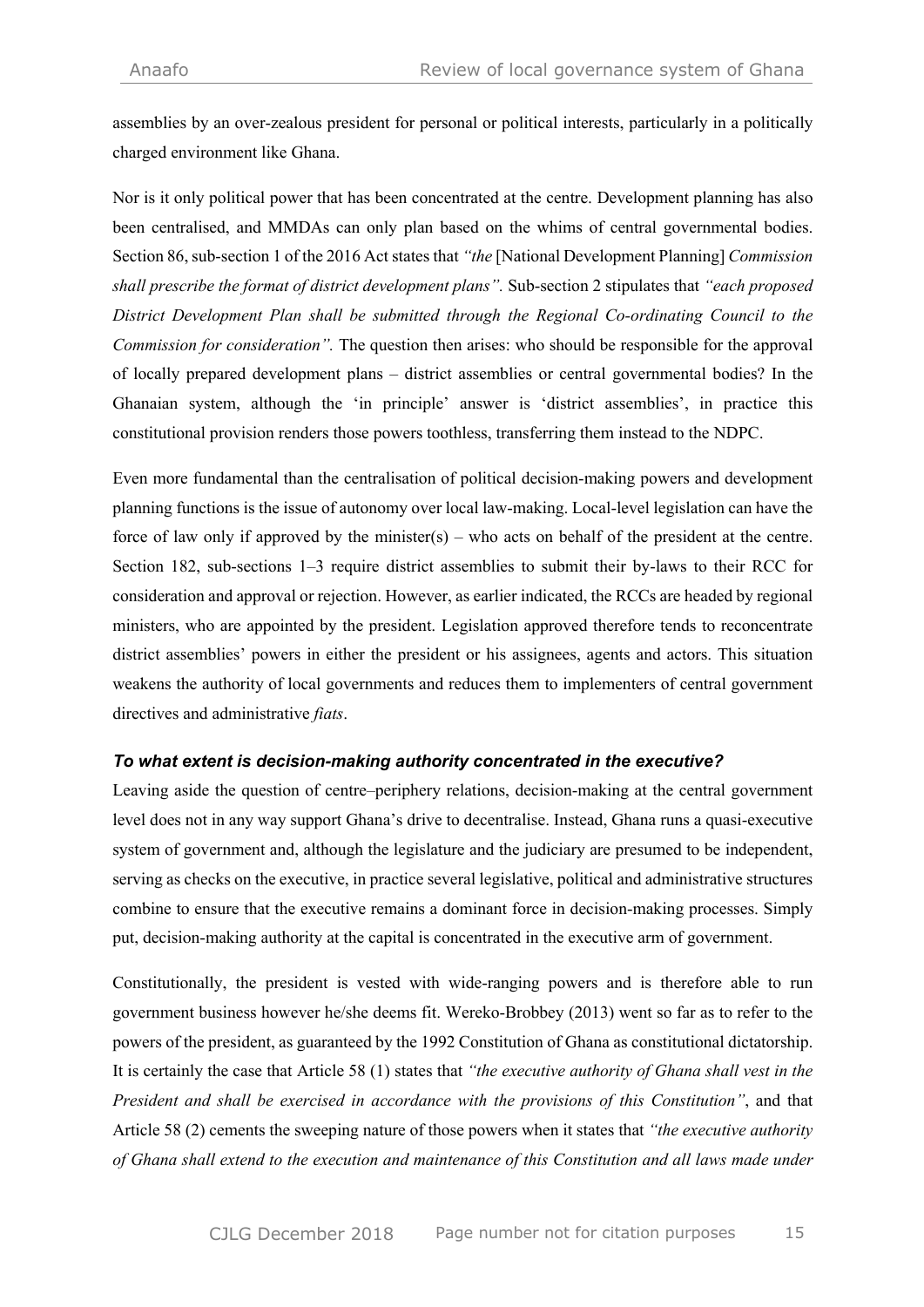*or continued in force by this Constitution".* The presidential powers are further reinforced by Article 58 (4), which states that *"except as otherwise provided in this Constitution or by a law not inconsistent with this Constitution, all executive acts of Government shall be expressed to be taken in the name of the President".* Judging by these legal provisions, Ghana as a country exists at the behest of the president, who has been granted unfettered powers by the laws of the land.

In most presidential systems, parliament and the judiciary serve as checks on the powers of the president. This is not the case in the Ghanaian system. Article 108 of the Constitution unambiguously states that:

*Parliament shall not, unless the bill is introduced or the motion is introduced by, or on behalf of, the President – (a) proceed upon a bill including an amendment to a bill, that, in the opinion of the person presiding, makes provision for any of the following – (i) the imposition of taxation or the alteration of taxation otherwise than by reduction; or (ii) the imposition of a charge on the Consolidated Fund or other public funds of Ghana or the alteration of any such charge otherwise than by reduction; or (iii) the payment, issue or withdrawal from the Consolidated Fund or other public funds of Ghana of any moneys not charged on the Consolidated Fund or any increase in the amount of that payment, issue or withdrawal.* 

Thus – bizarrely – it is impossible even for the people's representatives, MPs, to have a voice in matters as critical as the imposition of taxes and the utilisation of funds accruing to the state.

It is clear that these legal texts make the executive arm the fulcrum of central government decisionmaking. Certain legally-specified general administrative practices also contribute in no small way to fortifying executive power and influence. The president appoints all of the following: over 50% of cabinet ministers; the speaker of parliament; the chief justice and other justices of the superior courts; the commissioner for human rights and administrative justice; and a multiplicity of other roles engaged in national decision-making. It is true that it is impossible for the president to sack most of the people so appointed, as he/she is mandated to only do so in consultation with various stakeholders; nevertheless, it is reasonable to suggest that, once appointed to a position, individuals are expected to show support and/or loyalty to the appointing authority.

## *To what extent are local actors able to influence bureaucracies?*

Finally, turning to the last variable in Hutchcroft's (2001) framework, within Ghana the recruitment, placement and transfer of civil and local government staff has been entirely centralised, with the Office of the Head of Civil Service responsible for the recruitment, placement and transfer of civil servants, and the local government service responsible for staff within its secretariat. This practice effectively takes away from local authorities the power to control any persons in the service of local governance. It also contradicts constitutional provisions such as Article 240 (2)(d), and Article 37, sub-sections (1) and  $(2)$ , which require the establishment of functional local governments, and mandates local authorities to *"have such staff as may be necessary for the proper and efficient performance of its functions".*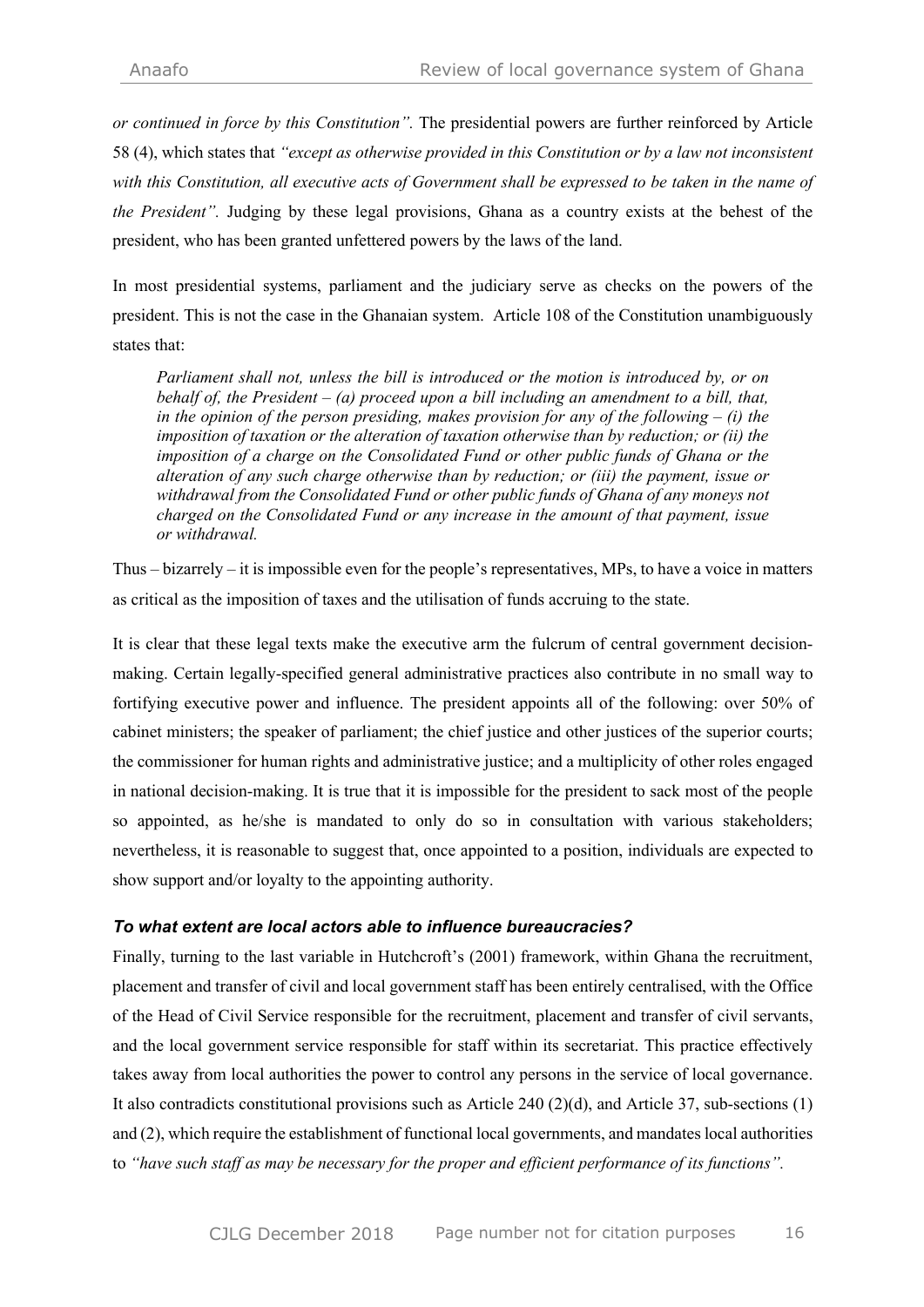Ayee (2008) has observed that the centralised nature of appointment, transfer and sanctioning of local government staff results in a situation of persistent allegiance of civil and local government staff to the centre. It also results in lack of control by local authorities over the tenure of officers working within their jurisdiction. He further reports instances where local authorities are deprived of key staff such as coordinating directors, finance officers and planning officers, among others, due to transfers dictated by central government agencies.

There is no doubt that current practice with regard to the recruitment, placement and transfer of local government staff does not give local authorities the discretion and authority they need to take action against non-performing officials. Local authorities are also rendered incapable of rationalising their staff to reflect their functions, geography, clients, administrative and technological needs.

# **Conclusion**

This paper has examined the legislative, administrative and practical realities underpinning decentralisation in Ghana. It has established, using Hutchcroft's (2001) analytical framework, that practices at the local level are anything but decentralisation. While Ghana has solid principles for the decentralisation of government in a participatory manner, there exist significant deficits in implementation. On-the ground practices – legislative, administrative and political – indicate that the local government system in Ghana is controlled by forces at the centre. Local government officials, participatory processes, local legislatures and power structures have been so organised that the centre retains a dominant influence. Important functions such as development planning and making and approving by-laws have been recentralised through laws that require ministry or central government actor's sign-off before local measures can come into force.

The legislative and administrative structures of Ghana do not support the evolution of a genuine local government system – because legislative provisions stifle the emergence of a progressive local governance system, and administrative practices are manipulated by central government actors for partisan political goals. Although the Local Governance Act 2016 is touted as offering local governance in accordance with the Constitution of Ghana, (by establishing a local government service and a national system for development planning; by defining and regulating district assembly planning procedures; and by coordinating, facilitating, monitoring and supervising district assembly internal audit activities), it is significantly challenged and limiting. The 2016 Act is a mere reorganisation of its predecessor, the 1993 Act. Substantial portions of the earlier Act have been reproduced verbatim, and it remains to be seen whether progress towards genuine devolution can be achieved. Finally, the unitary political structures in Ghana also make it difficult for districts to function effectively on their own, given the paucity of resources and support infrastructure in the regions.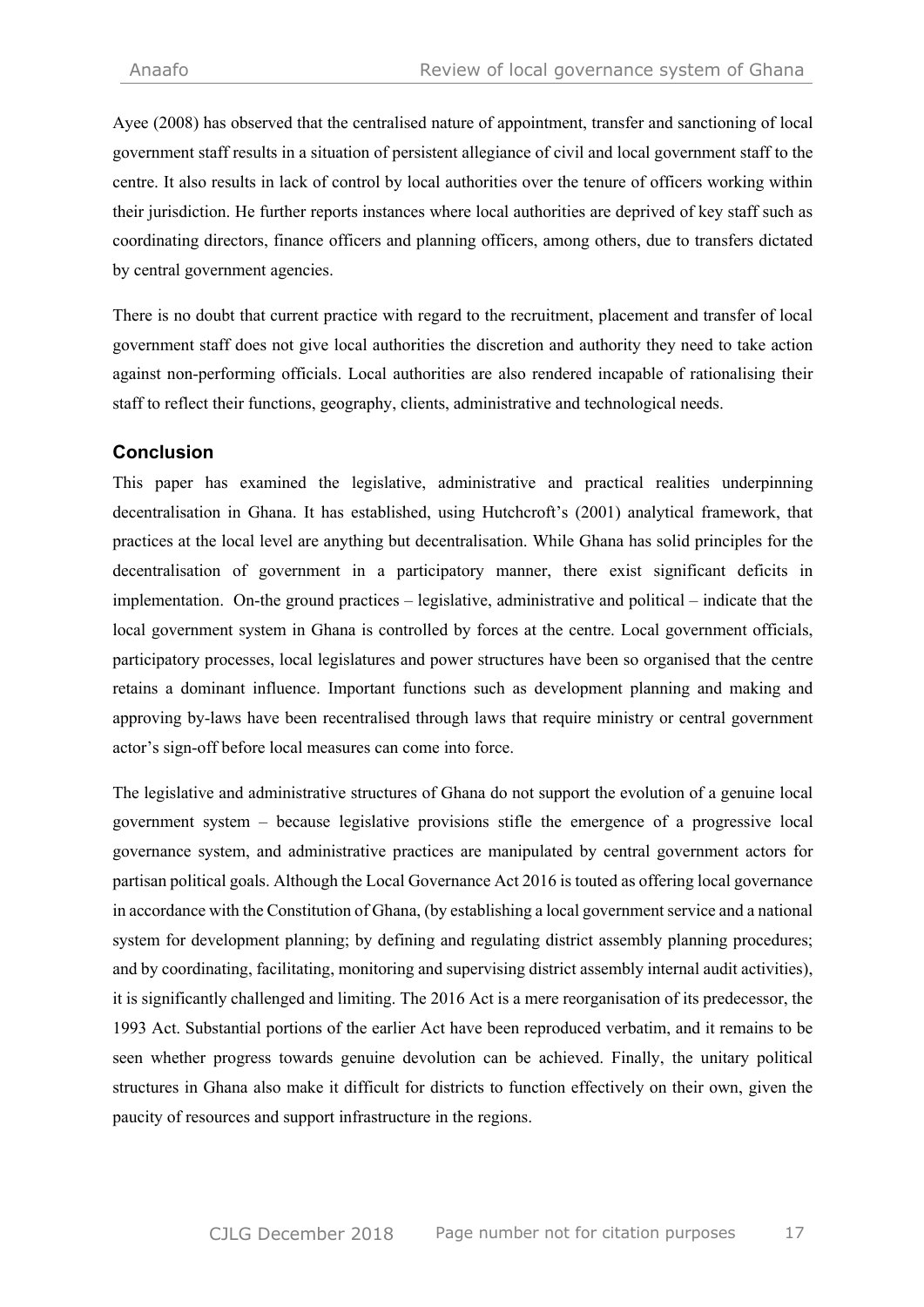#### **Declaration of conflicting interest**

The author declared no potential conflicts of interest with respect to the research, authorship, and/or publication of this article.

## **Funding**

The author received no financial support for the research, authorship, and/or publication of this article.

## **References**

- African Peer Review Mechanism. (2005) *Country review report and programme of action for the Republic of Ghana*. Midrand, South Africa: APRM Secretariat.
- Afrobarometer. (2008) *Popular opinions on local government in Ghana, 2008*. Afrobarometer Briefing Paper No. 52. Available at:

http://afrobarometer.org/sites/default/files/publications/Briefing%20paper/AfrobriefNo52.pdf [Accessed 16 January 2018].

- Agomor, K.S. and Obayashi, M. (2008) Potential and limitation of local radio in information accessibility in Ghana. In: Saito, F. (ed) *Foundations for local governance: Decentralization in comparative perspective* (pp. 259–276). Heidelberg: Physica-Verlag. https://doi.org/10.1007/978-3-7908-2006-5\_12
- Ahwoi, K. (2010) *Local government & decentralisation in Ghana.* Accra: Unimax Macmillan.
- Ayee, J.R.A. (2000) *Decentralization and good governance in Ghana*. Unpublished paper of May 2000 prepared for the Canadian High Commission, Accra, Ghana.
- Ayee, J.R.A. (2008) The balance sheet of decentralisation in Ghana. In: Saito, F. (ed.) *Foundations for local governance: Decentralisation in comparative perspective* (pp. 233–258). Heidelberg: Physica-Verlag. https://doi.org/10.1007/978-3-7908-2006-5\_11
- Besley, T. and Coate, S. (2003) Centralied versus decentralized provision of public goods: A political economy approach. *Journal of Public Economics,* 87, 2611–2637. https://doi.org/10.1016/S0047-2727(02)00141- X
- Boamah, N.A., Gyimah, C. and Nelson, J.K.B. (2012) Challenges to the enforcement of development controls in the Wa municipality. *Habitat International,* 36 (1), 136–142. https://doi.org/10.1016/j.habitatint.2011.06.010
- Boex, J. and Yilmaz, S. (2010) *An analytical framework for assessing decentralized local governance and local public sector.* IDG Working Paper No. 2010-06. Washington, DC: The Urban Institute Centre on International Development and Governance.
- Chireh, J.Y. (2009) *Improving local government: The Commonwealth vision*. Available at: http://slideplayer.com/slide/6880095/ [Accessed 5 June 2018].
- Cobbinah, P.B. and Korah, P.I. (2016) Religion gnaws urban planning: The geography of places of worship in Kumasi, Ghana. *International Journal of Urban Sustainable Development*, 8 (2), 93–109. https://doi.org/10.1080/19463138.2015.1074581
- Crawford, G. (2004) *Democratic decentralisation in Ghana: Issues and prospects.* POLIS Working Paper No. 9, prepared for Norwegian Association for Development Research (NFU), Annual Conference, Oslo
- Diamond, L. (1999) *Developing democracy: Toward consolidation*: Baltimore: JHU Press.
- Dick-Sagoe, C. (2012) Survey of literature of fiscal decentralization as a sustainable local development tool in Ghana. *Journal of Sustainable Development in Africa,* 14 (3), 228–251.
- Eaton, K., Kaiser, K. and Smoke, P. (2011) *The political economy of decentralisation reforms: Implications for aid*. Washington, DC: The World Bank. https://doi.org/10.1596/978-0-8213-8840-2
- European Commission. (2007) *Supporting decentralisation and local governance in third countries: Tools and methods series.* Luxembourg: European Commission.